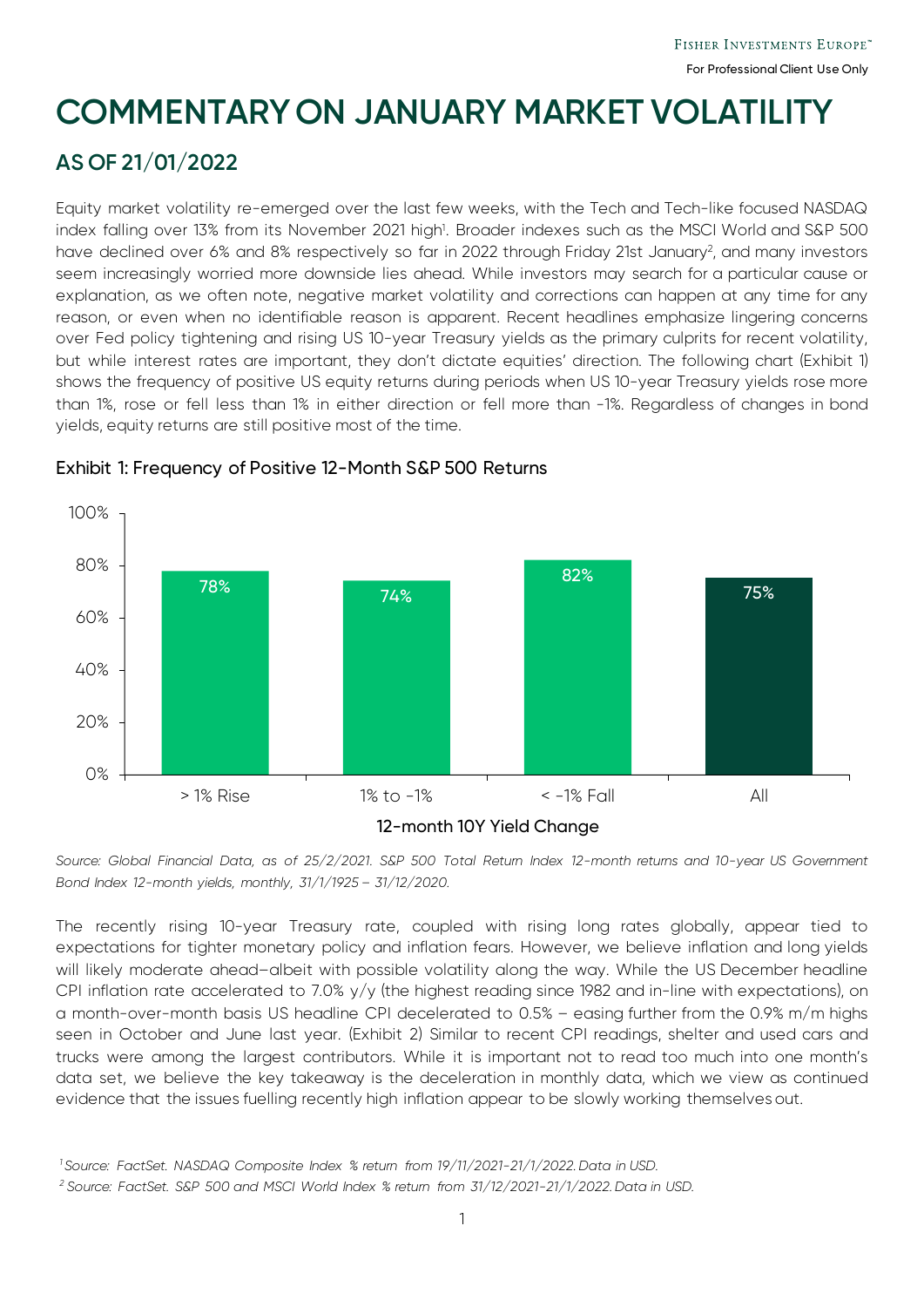For Professional Client Use Only



#### Exhibit 2: US M/M Headline CPI Rate

As we have said for months, various supply shortages may keep inflation elevated a while longer, but we believe these inflation pressures should ease with time as suppliers increase output. During the pandemic, consumption patterns shifted from services to goods, straining supply chains and causing price spikes. Over the past few months that consumption shift has begun to normalize and shift back to services (Exhibit 3), easing some of the supply chain issues that exacerbated the surge in goods consumption. Further, the rapid pace of demand growth associated with economic reopening in 2021 surprised many suppliers, who have already struggled to keep up with demand. That demand growth likely decelerates as the economy normalizes, which should also help alleviate supply-side bottlenecks.



Exhibit 3: Services & Goods as Share of US Personal Consumption Expenditure

*Source: FactSet, US Bureau of Economic Analysis as of 30/11/2021.*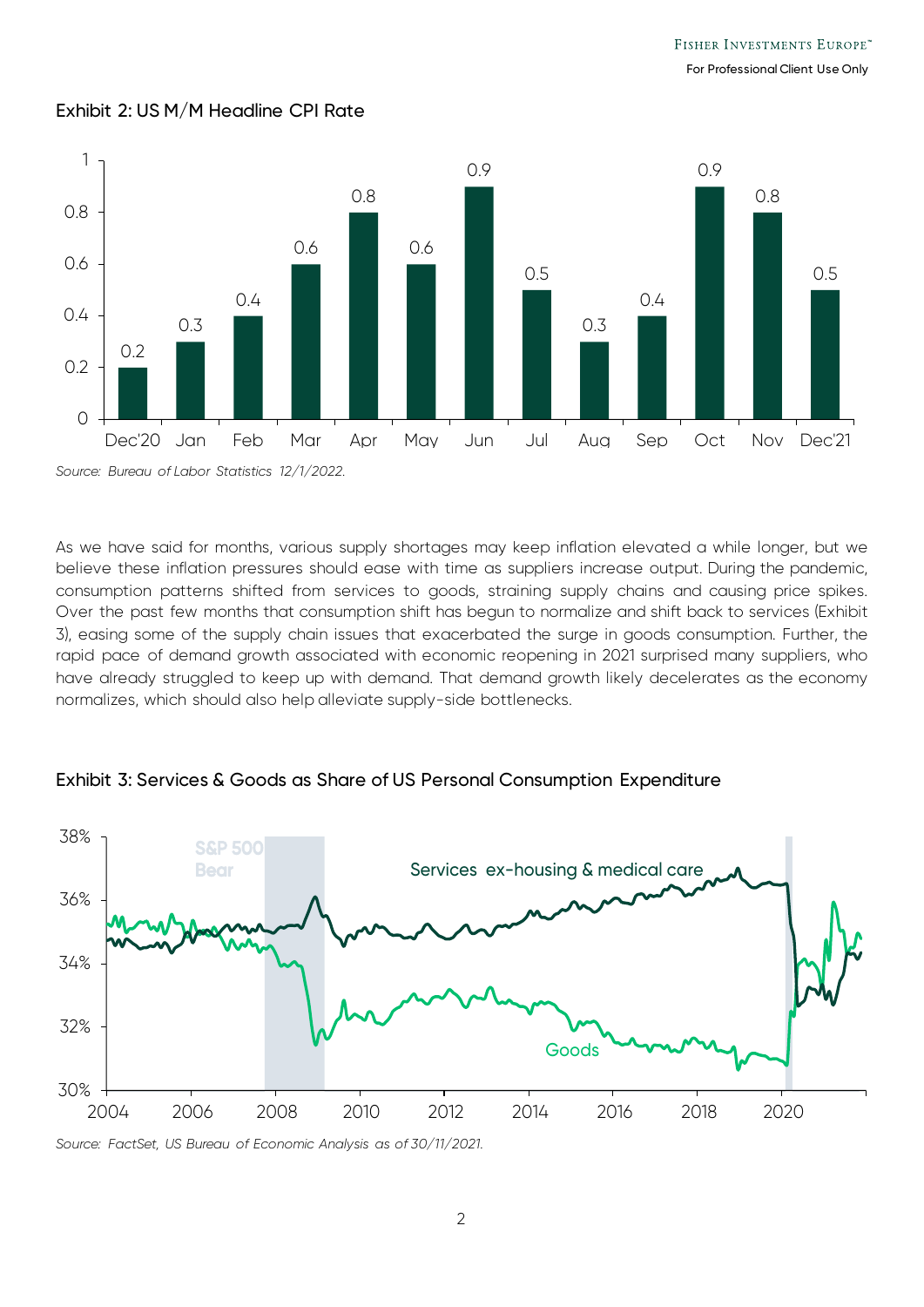Many believe today's high headline inflation readings indicate the Fed will forge ahead with plans to tighten monetary policy. However, monetary policy actions such as QE tapering or rate hikes don't have a pre-set market impact. They don't automatically cause rising long-term yields or falling equity prices. In fact, equities often perform very well in the early stages of rate hikes. For example, while the 10-year US Treasury yield rose from ~2% to ~3% in 2013 as markets anticipated tapering, the 10-year yield actually fell throughout 2014 when the Fed conducted tapering-by January 2015 yields were back down at pre-taper talk levels. Additionally, the 2013 – 2014 Fed taper period had normal levels of market volatility and equities rose over 50% from January 2013 through to the end of 2014.

Some fear higher interest rates will undermine growth-oriented Tech and Tech-like companies' current valuations. However, Tech and Tech-like equities can outperform in a variety of interest rate environments. For example, Tech outperformed when the US 10-year Treasury yield more than doubled between mid-2016 and late 2018 (moving from 1.4% to 3.2%). Tech continued outperforming as interest rates dropped to all-time lows in 2020.

Furthermore, Tech's market share growth largely moved in line with the sector's earnings growth, undermining arguments that Tech valuations are stretched. Notably, Technology company fundamentals today are a far cry from where they were 20 years ago during the dot-com bubble. (Exhibit 4) In 2000, the market was full of speculative new Tech companies—many with no sound business plan, high cash burn rates and deep losses that investors chose to ignore. Today the Tech sector is dominated by companies with some of the healthiest balance sheets, attractive margins and strong earnings and growth prospects.

Exhibit 4: Tech Earnings in Line With Market Share



*Source: FactSet, as of 1/10/2021. S&P 500 Index and S&P 500 Information Technology Index market values and net income, quarterly, 1/1/1995 – 30/9/2021.*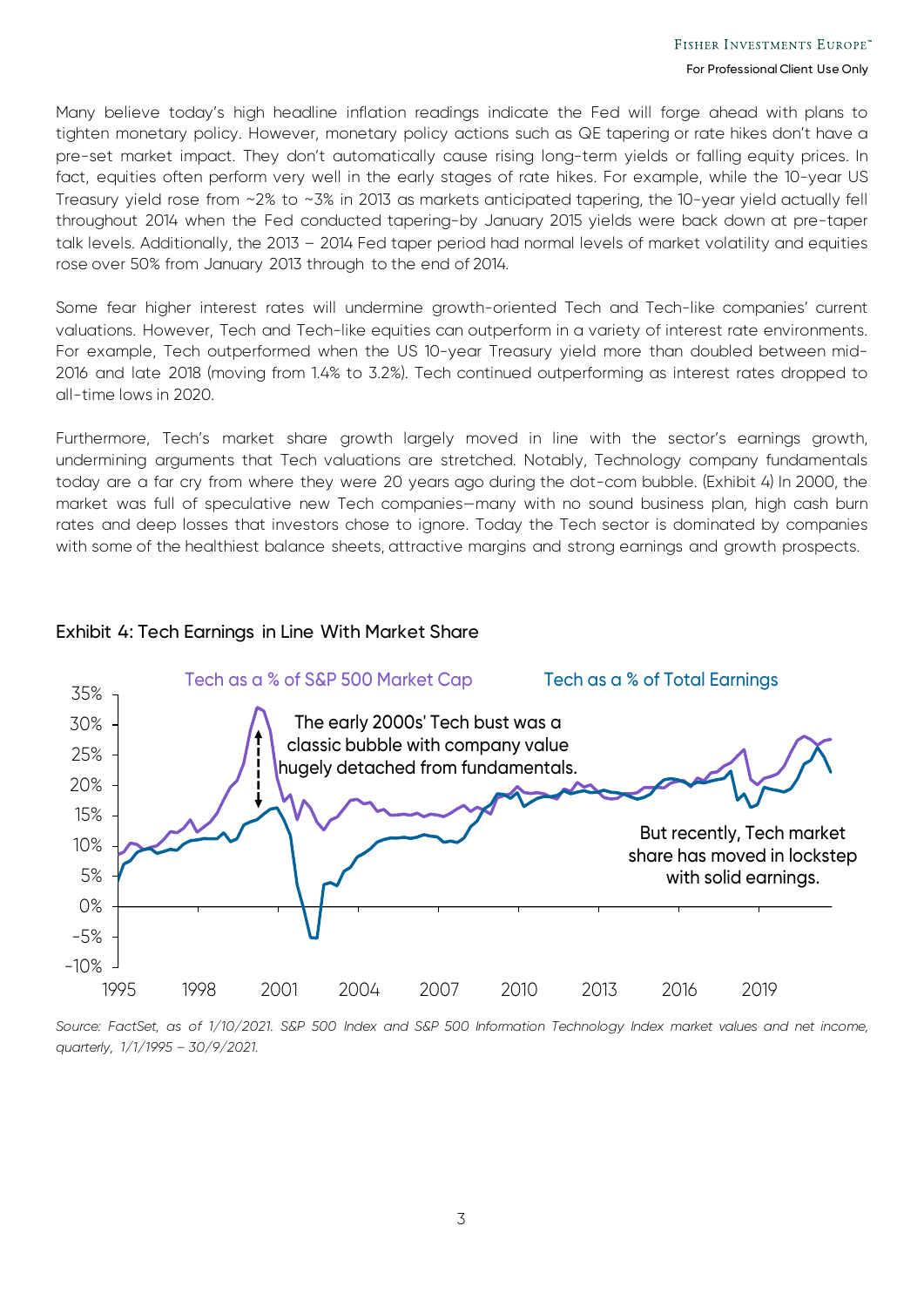Additionally, Tech companies have experienced numerous bouts of short-term underperformance over recent years yet still have outperformed overall. (Exhibit 5)

#### Exhibit 5: MSCI World Technology / MSCI World



Source: FactSet, as of 7/1/2022. MSCI World Information Technology and MSCI World Total Return Indexes (USD), daily, *18/4/2013 – 5/1/2022. Indexed to 1 on 18/4/2013.* 

On the geopolitical front, last November Russian troops massed along Ukraine's border, stirring invasion fears—and prompting harsh warnings from Western powers. Saber rattling escalating into violence would be terrible, sad and a human tragedy. But regional conflicts are unfortunately common and they rarely interrupt global economic activity at a sufficient scale to drive a bear market. History is filled with examples: The Korean War, Vietnam, the Bosnian War, the two Iraq Wars, Syria and Russia's seizure of the Crimea are just a few. Fear over the impact can stoke short-term volatility, normally before any actual conflict, as markets pre-price war worries. But market cycles usually aren't impacted by conflict unless it has the scope to greatly disrupt global commerce. Should conflict between Russia and Ukraine erupt, we don't think it would have anything approaching that power.

In our view, today's issues are well-known, pre-priced concerns, typically characteristic of short-term, sentiment-driven volatility. Investors and pundits have extensively discussed these topics for months, limiting their surprise power to move markets for long. While recent market negativity could descend into a full-blown correction, the market could also quickly rebound to new highs. Short-term volatility and corrections are fundamentally unpredictable, as they are ultimately driven by sentiment, which can change rapidly. We monitor a range of risk factors and will shift our portfolio positioning if needed. Looking ahead, we expect the bull market continues through 2022 and beyond. Global markets have abundant room to run and we expect persistent economic growth to help deliver strong returns this year. Increasing investor pessimism likely proves temporary and reduces the likelihood that sentiment reaches a euphoric peak in the near-term. Globally elevated political gridlock likely acts as a tailwind for markets as we progress through 2022. We believe large high-quality companies will maintain leadership in what we view as a market behaving like a late-stage bull. Tech and Tech-like firms should continue benefiting from powerful global trends driving rising demand for online products, cloud computing, growing enterprise spending, data utilization and mobile device usage.